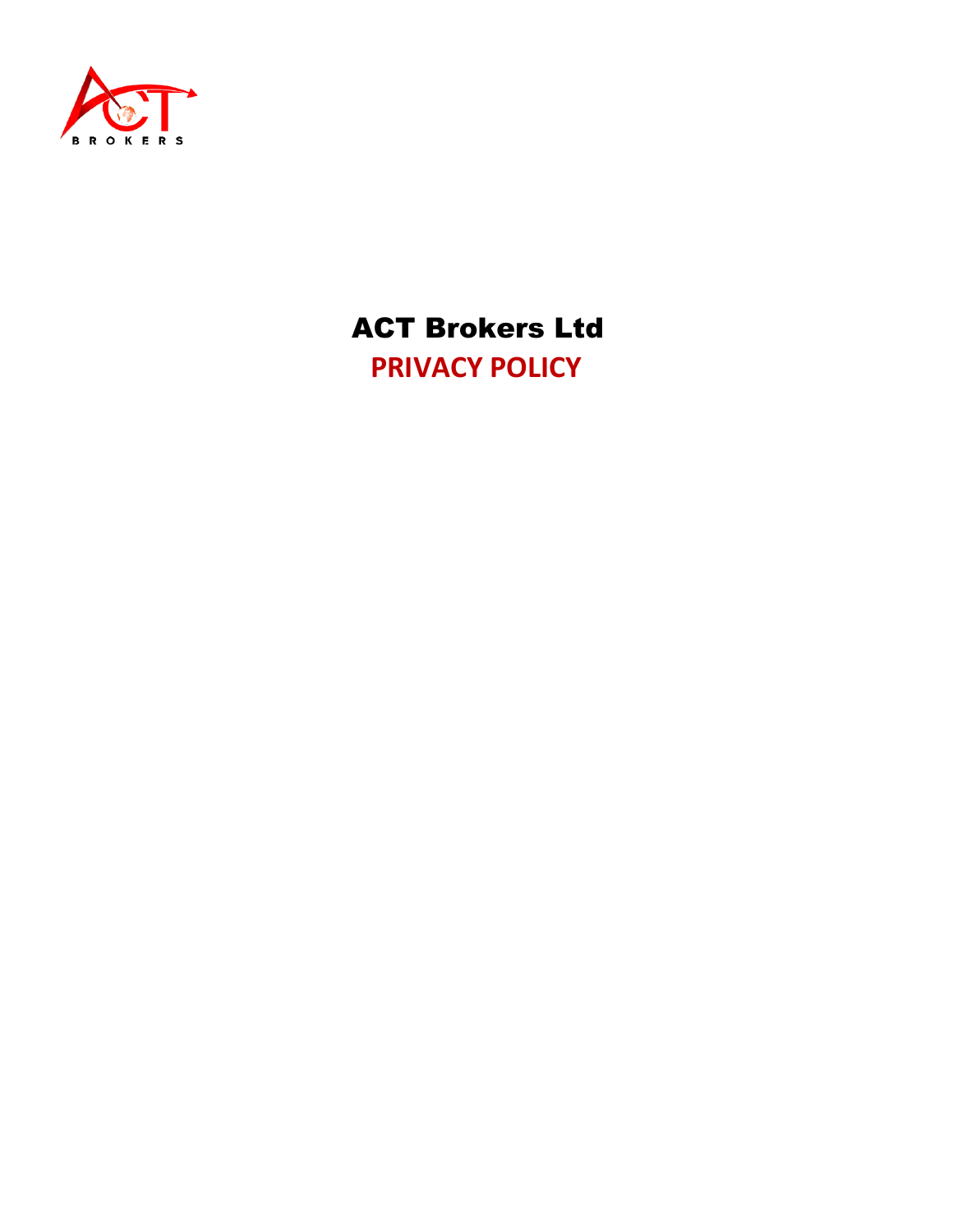# **Table of Contents**

| 2.  |  |
|-----|--|
| 3.  |  |
|     |  |
| 5.  |  |
| 6.  |  |
| 7.  |  |
| 8.  |  |
| 9.  |  |
| 11. |  |
| 12. |  |
| 13. |  |
| 14. |  |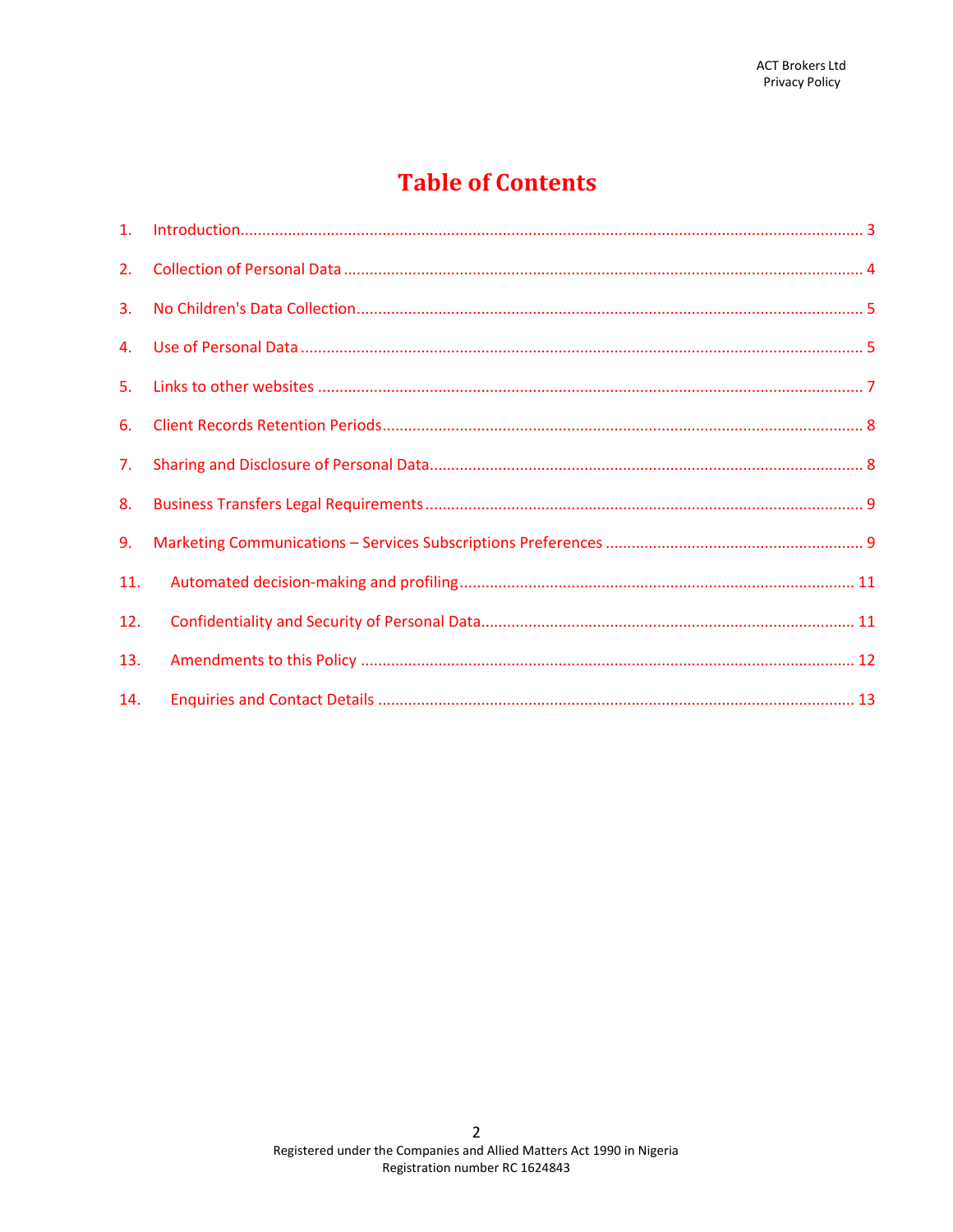# **1. Introduction**

- ACT Brokers Ltd (hereinafter the "**Company**" or "**we**") is incorporated under the Companies and Allied Matters Act 1990 in Nigeria with Registration RC 1624843 having its registered office at 816 Ahmadu Bello Way, Central Business District Abuja, Nigeria. The Company is authorized as an International Business Company under the International Business Companies (Amendment and Consolidation) Act, Chapter 149 of the Revised Laws of Nigeria, 2007 (herein the "**Law**").
- 1.2. This privacy statement covers the website www.actmarkets.com and all its related subdomains that are registered and operated by ACT Brokers Ltd.
- 1.3. The objects of the Company are all subject matters not forbidden by International Business Companies (Amendment and Consolidation) Act, Chapter 149 of the Revised Laws of Nigeria, 2007, in particular but not exclusively all commercial, financial, lending, borrowing, trading, service activities and the participation in other enterprises as well as to provide brokerage, training and managed account services in currencies, commodities, indexes, and leveraged financial instruments.
- 1.4. The Company in accordance with the provisions of the Law, outlines in the Privacy Policy (herein the "**Policy**") how the Company collects, maintains, uses and discloses personal information of the Client.
- 1.5. This Policy applies to ACT Brokers Ltd which shall follow the principles as outlined herein.
- 1.6. This Policy applies to existing clients, prospective clients, clients who have terminated their contractual relationship with the Company and website visitors (hereinafter jointly referred to as the "**Clients**" or "**you**") who are accessing or using the Company's website(s) (hereinafter referred to as the "**Platforms**").
- 1.7. The Company is committed to protecting the privacy of all Clients 'Personal Data which it processes in accordance with the provisions of this Policy and the Company's Terms of Business.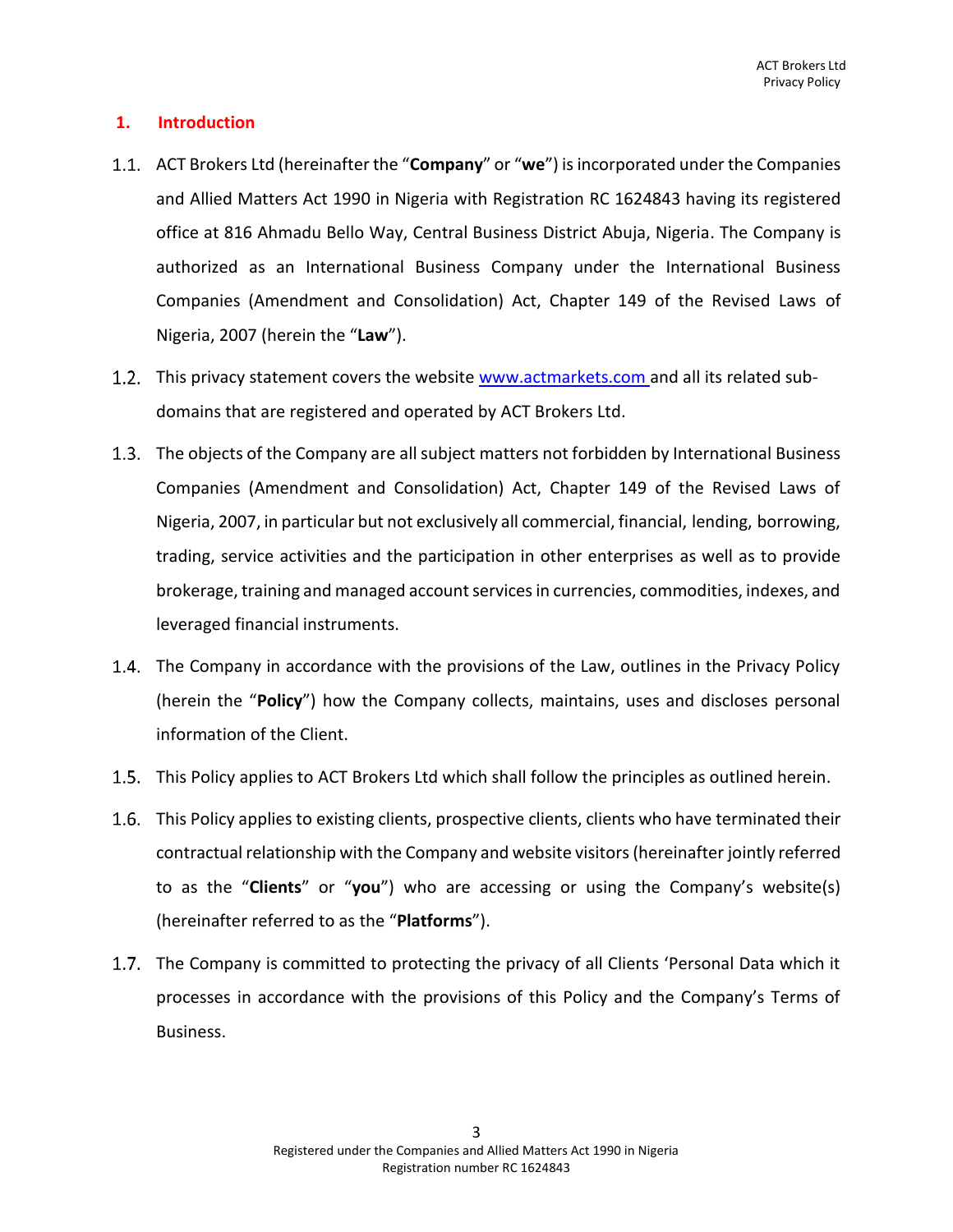1.8. For the purposes of this Policy, references to "Personal Data" shall mean data which identifies or may identify Clients and which may include, for example, a Client's name, address, identification number, telephone number and date of birth.

# <span id="page-3-0"></span>**2. Collection of Personal Data**

- 2.1. The Company collects different types of Personal Data through the Company's Platforms from Clients who visit such Platforms or access, use or request products and services offered by the Company.
- 2.2. The provision of certain Personal Data is required for establishing a contractual relationship with the Company. Clients not wishing to provide such Personal Data will not be able to open an account with the Company or be provided with other products and/or services of the Company.
- Clients have a responsibility to ensure that the Personal Data they provide to the Company and recorded in their personal account (Client Area) remain accurate and up to date throughout the period of their contractual relationship with the Company.
- 2.4. In addition to the information provided by Clients, the Company also lawfully collects and processes Personal Data from publicly available sources (including the press, social media and the internet) and third-party risk management software solutions in order to meet its regulatory obligations and for confirming the validity of the provided information.
- 2.5. The Personal Data received from the Client, collected and processed by the Company are required for the communication, identification, verification and assessment for the business relationship establishment with the Client, contract performance and legal compliance. The following Personal Data may be collected from Clients depending on the product and/or service the Company provides to him:
	- (a) Contact details such as the Client's name, e-mail address and phone number.
	- (b) Identification details such as the Client's identification or passport number.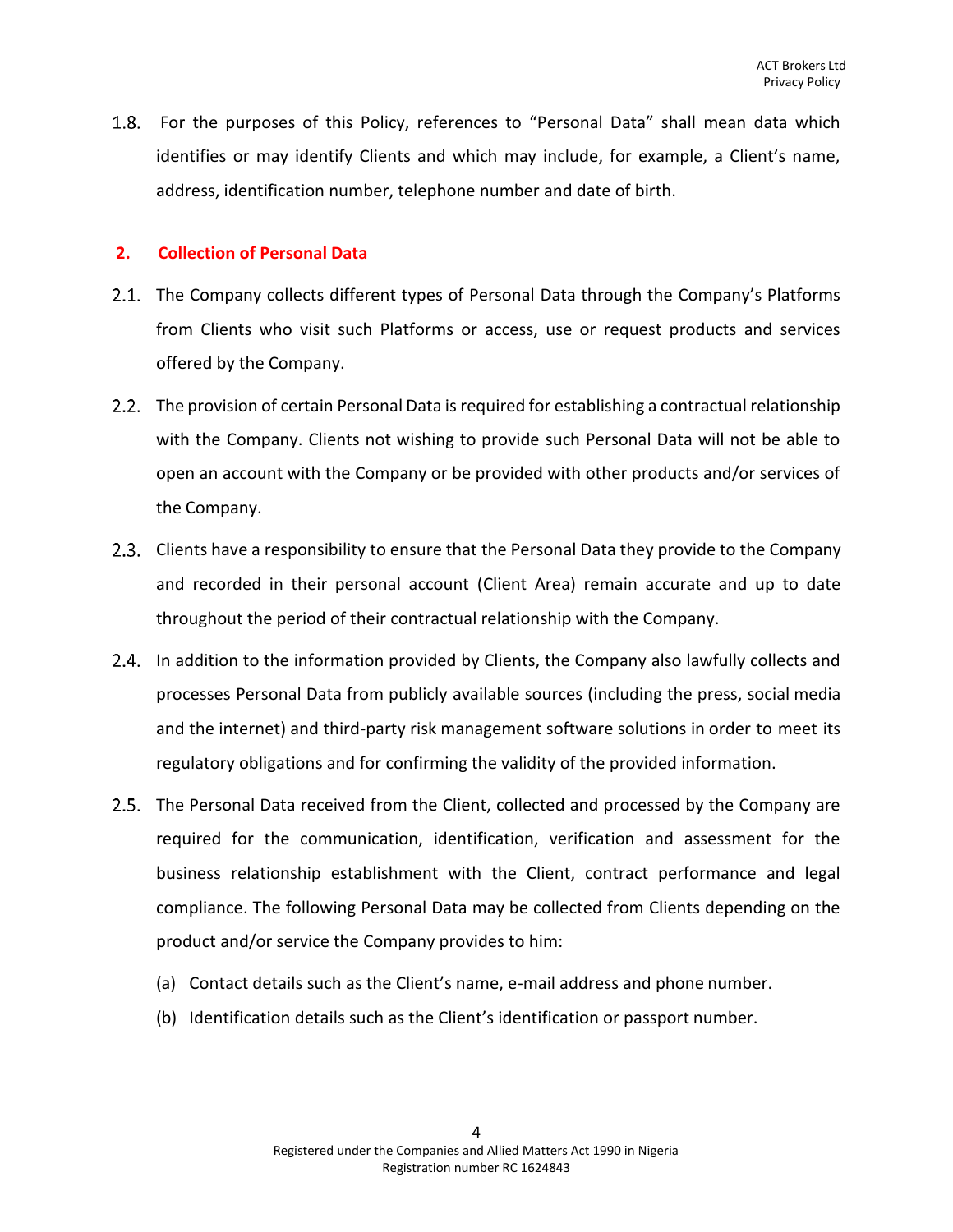- (c) Biographical and demographic data such as gender, age, ethnicity, education, occupation, and the Client's financial trading experience.
- (d) Financial information such as the Client's income status, bank account number and account details, and other financial information.
- (e) Information relevant to the services that the Company provides to the Client such as the Client's transactions and communication records with the Company.
- (f) Details of visitors' and Clients' visits to the Company's website and information collected through cookies and other tracking technologies including IP address and domain name, browser version, operating system and geolocation.
- (g) Information in relation to criminal convictions and offences to the extent required and/or permitted by applicable law.
- (h) Information in relation to the client's mobile device Call log with the permission of the client.
- (i) Your marketing preferences.

#### <span id="page-4-0"></span>**3. No Children's Data Collection**

The Company understands the importance of protecting children's privacy. The Company's services are not intended for children under eighteen (18) years of age nor isthe Company's website designed for use by children. Therefore, the Company does not knowingly or specifically collect children's personal data. If the Company collects such data mistakenly or unintentionally, the Company shall delete the information at the earliest possible once it obtains knowledge thereof. If the Client becomes aware of such data collection, he/she shall notify the Company at [support@actmarkets.com.](mailto:support@actmarkets.com)

#### <span id="page-4-1"></span>**4. Use of Personal Data**

The Company collects and processes Personal Data which are required for the evaluation, establishment and maintenance of the contractual relationship between the Company and the Client and in order to comply with the Policy and applicable laws and regulations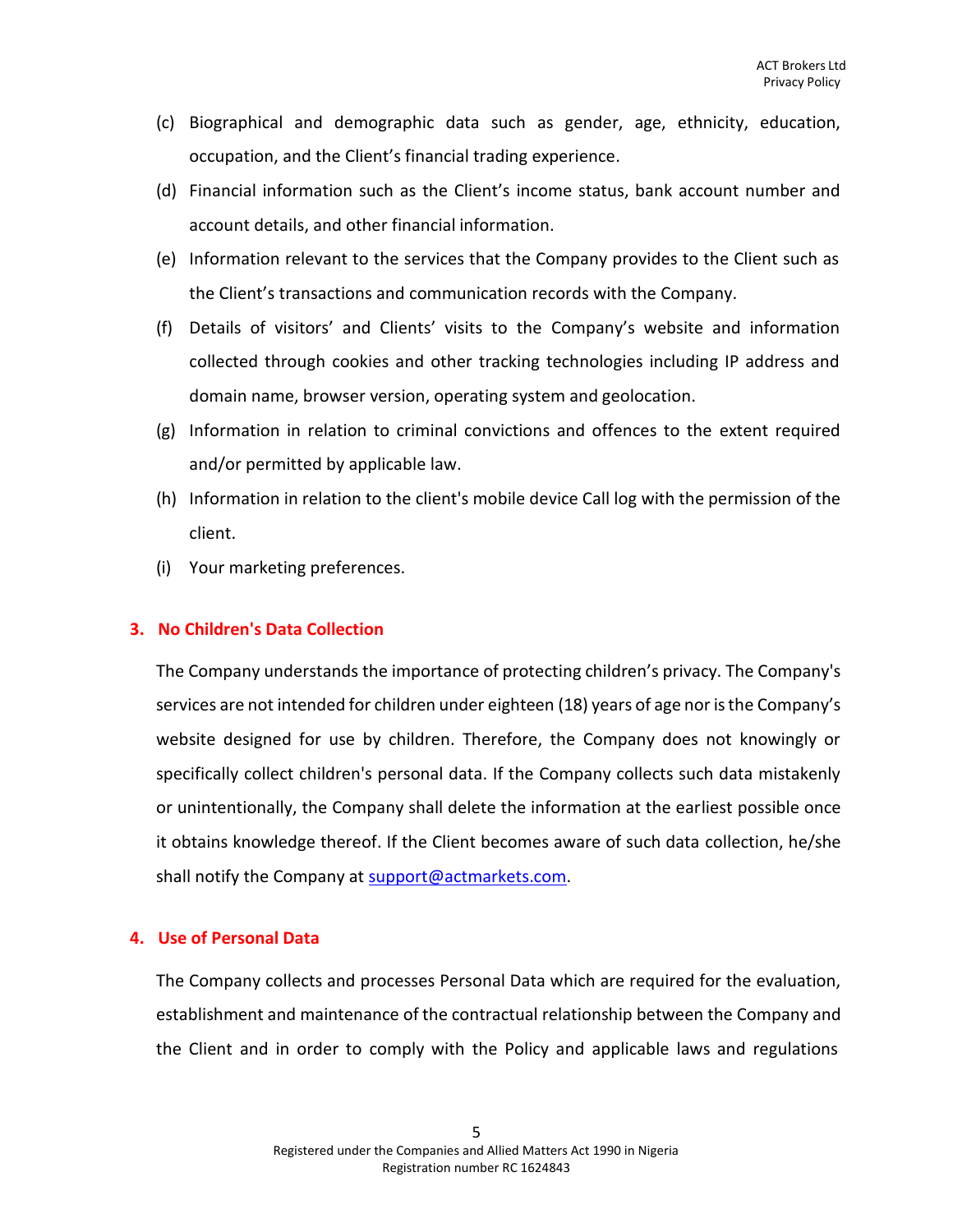governing the provision of financial services. In some cases, the Company may also process the Client's Personal Data to pursue its legitimate interests or those of third parties, provided that the Clients' interests and fundamental rights are not overridden by those of the Company or the third party.

Specifically, the Client's Personal Data will most commonly be used in the following circumstances:

- (a) Where the Company needs to perform the contract, it has entered with the Client or in order to take certain steps prior to entering into a contract with the Client Processing is necessary forthe Company in orderto provide the Client with its products and services, and more specifically in order:
	- To verify the Client's identity and carry out any required credit checks;
	- To ensure that the Client meets the suitability requirements to use the Company's products and services;
	- To manage the account the Client holds with the Company;
	- To process the Client's transactions; and
	- To send to the Client any information about transactions/post-transactions services.

If the Client does not provide the requested Personal Data, the Company may be unable to offer the Client with its products and/or services.

(b) Where the Company needs to comply with a legal obligation

As a financial firm, the Company is required to comply with certain legal and regulatory obligations which may involve the processing of Personal Data. Such obligations and requirements impose on the Company necessary data processing activities for identify verifications, compliance with court orders, tax law or other reporting obligations and anti-money laundering controls.

- (c) Where the Company has legitimate interests to use the Client's Personal Data More specifically, the Company may process the Personal Data for the following purposes:
	- To develop or enhance its products and services;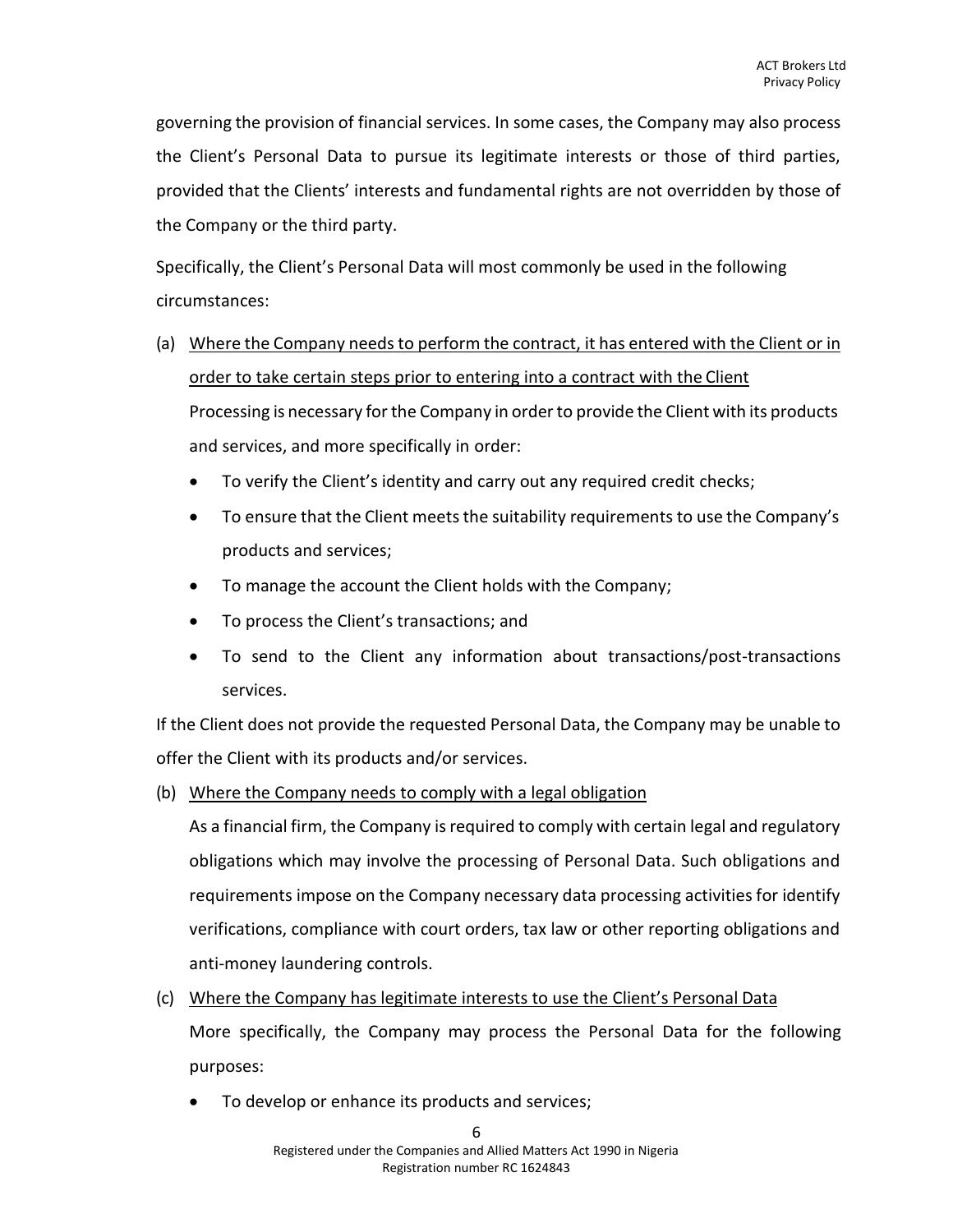- To enhance the security of the Company's network and information systems;
- To identify, prevent and investigate fraud and other unlawful activities, unauthorized transactions and other liabilities and manage risk exposure;
- To maintain its accounts and records;
- To manage its business operations and comply with internal policies and procedures;
- To defend, investigate or prosecute legal claims;
- To receive professional advice (such as legal advice), and
- For the analysis of statistical data which helps the Company in providing its Clients with better products and services in the future. It should be noted that the Company anonymizes and aggregate such data so that they do not directly or indirectly reveal the Clients' identities. The Company may provide this statistical data to third parties (as described in more detail in Section 8) solely for statistical purposes and in an effort to improve the Company's marketing campaign.
- (d) Where the Client has given his consent
	- The Company will ask for the Client's consent when the Company wishes to provide marketing information to its Clients in relation to its products or services which may be of interest to the Client.
	- The Company will ask for Clients' permission to access their mobile device call log for the sole purpose of completing the phone number verification process.

The Client may withdraw such consent at any time. This right doesn't affect the lawfulness of processing that was based on that consent before its withdrawal.

# <span id="page-6-0"></span>**5. Links to other websites**

5.1. The Company's website contains or may contain links to other websites or social media platforms of interest. However, once you have used these links to leave the Company's website, you should note that the Company does not have any control over those other websites. Therefore, the Company cannot be responsible for the protection and privacy of any information which you provide whilst visiting such sites and such sites are not governed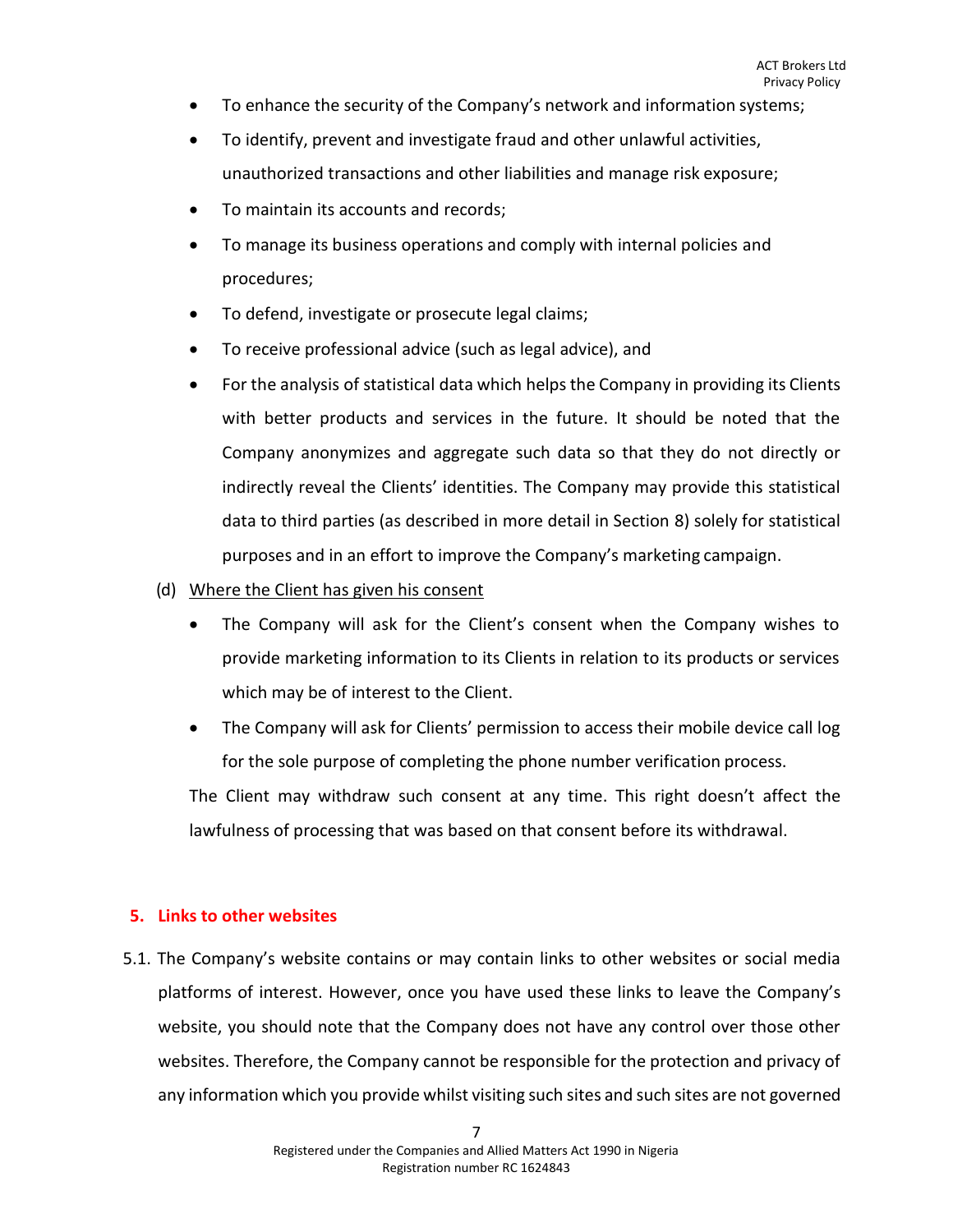5.2. The Company will not be liable for the unlawful or unauthorized use of the Client's Personal Data due to misuse and/or malicious use and/or negligence and/or misplacement of the Client's passwords either by him/her or any third party.

# <span id="page-7-0"></span>**6. Client Records Retention Periods**

6.1. Under the applicable laws and regulations, the Company is required to keep records containing Client Personal Data, trading information, account opening documents, communications and anything else which relates to the Client after the execution of each transaction and/or for 6 (six) years of the termination of the business relationship.

# <span id="page-7-1"></span>**7. Sharing and Disclosure of Personal Data**

- 7.1. In the course of the performance of the Company's contractual and statutory obligations, the Client's Personal Data may be disclosed to third parties. Most of such third parties enter into contractual arrangements with the Company by which they observe data protection and confidentiality.
- 7.2 Under the circumstances referred to above, recipients of Personal Data may be, for example:
	- (a) third party payment service providers who help the Company provide its Clients the services of securely deposit and withdrawal to and from a Client's account;
	- (b) other service providers that the Company has chosen to support it in the effective provision of its products and services by offering technological expertise, solutions and support;
	- (c) governmental and regulatory bodies, including law enforcement authorities in connection with enquiries, proceedings orinvestigations by such parties or in order to enable the Company to comply with its legal and regulatory requirements;
	- (d) credit reference and fraud prevention agencies, third party authentication service providers and other financial institutions for the purposes of credit checking, fraud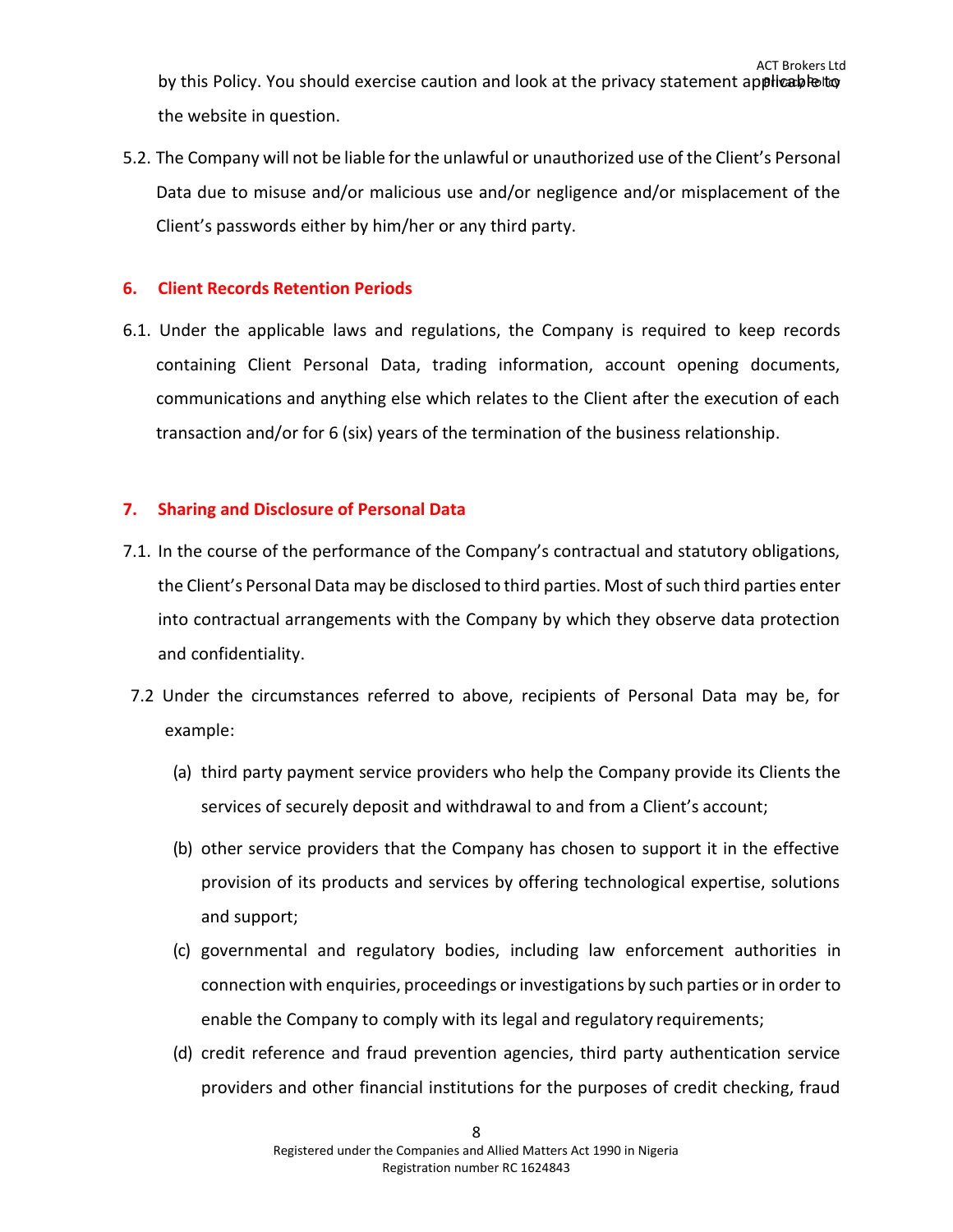prevention and anti-money laundering controls;

- (e) third party service providers for the provision of the required customer support services through live chat and the Company's website visits and traffic monitoring.
- (f) external consultants including legal and tax consultants;
- (g) data reporting service providers;
- (h) market research companies and call centers; and
- (i) affiliates of the Company;
- 7.3. In accordance with the recommendations of Payment Card Industry Security Standards Council, customer card details are protected using Transport Layer encryption — TLS 1.2 and application layer with algorithm AES and key length 256 bit.

7.4. The Company does not collect, store or process any personal credit or debit card information. All payment transactions are processed through payment services providers.

# <span id="page-8-0"></span>**8. Business Transfers Legal Requirements**

If the Company is involved in a merger, acquisition, financing due diligence, reorganization, bankruptcy, receivership, sale of company assets, or transition of service to another provider, Client's Personal Data and other information may be transferred to a successor or affiliate as part of that transaction along with other assets.

# **9. Marketing Communications – Services Subscriptions Preferences**

- <span id="page-8-1"></span>9.1. The Company may process Personal Data to tell its Clients about products, services and offers that may be of interest to the Client. The Company may only process such Personal Data if it has obtained the Client's explicit consent to do so.
- 9.2. If the Client no longer wishes to receive any promotional communications, he may opt-out of receiving them by following the instructions included in each communication or by updating his email subscription preferences within the Client account area.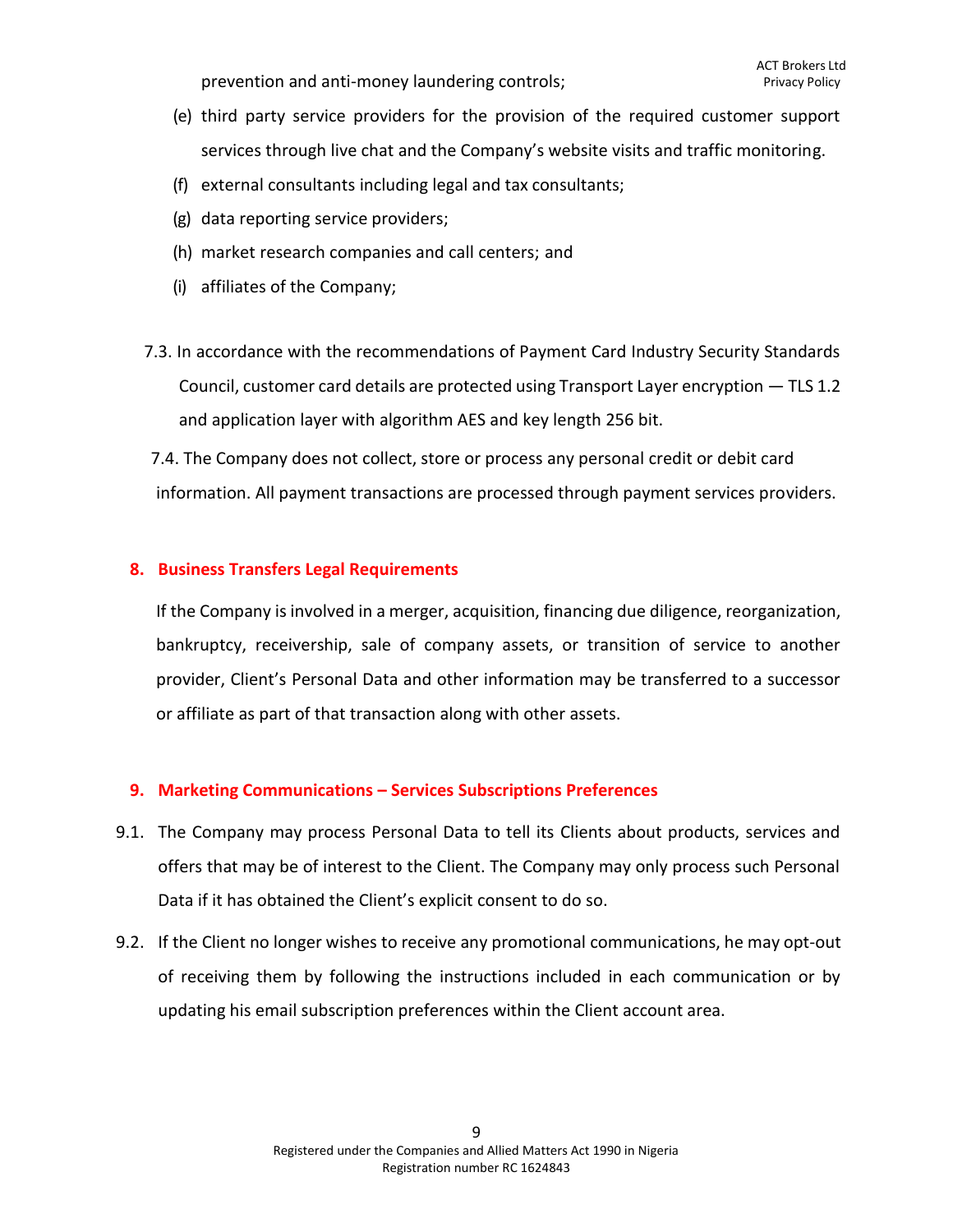# **10. Personal Data Rights**

- 10.1. Clients have the following rights in relation to their Personal Data:
	- (a) **Right of access:** The Client has the right to be informed whether the Company is processing his/her Personal Data, and if so, to provide the Client with a copy of that Personal Data.
	- (b) **Right to rectification:** The Client is entitled to request that the Company corrects or completes his/her Personal Data if it is inaccurate or incomplete.
	- (c) **Right to erasure:** This enables the Client to ask the Company to erase or remove the Client's Personal Data under certain circumstances, such as when the Client withdraws his consent.
	- (d) **Right to restrict processing:** This enables the Client to ask the Company to restrict the

processing of the Client's Personal Data if:

- it is not accurate;
- it has been used unlawfully but the Client doesn't want it to be deleted;
- it is not relevant any more, but the Client wants the Company to keep it for use in possible legal claims;
- the Client has already asked the Company to stop using his Personal Data but he is

waiting for the Company to confirm if it has legitimate grounds to use such Personal Data.

- (e) **Right to data portability:** The Client has the right to obtain his/her Personal Data provided to the Company in a structured, commonly used and machine-readable format.
- (f) **Right to object:** The Client may ask the Company at any time to stop processing his/her Personal Data, and the Company will do so:
	- If the Company is relying on a legitimate interest to process the Client's Personal Data and the Company cannot demonstrate compelling legitimate grounds for the processing, or
	- If the Company is processing Client's Personal Data for direct marketing.
- (g) **Rights in relation to automated decision-making and profiling:** The Client has the right to be free from decisions based solely on automated processing of his/her Personal Data, including profiling, that affect him/her, unless such profiling is necessary for entering into, or the performance of, a contract between Client and the Company or the Client provides explicit consent.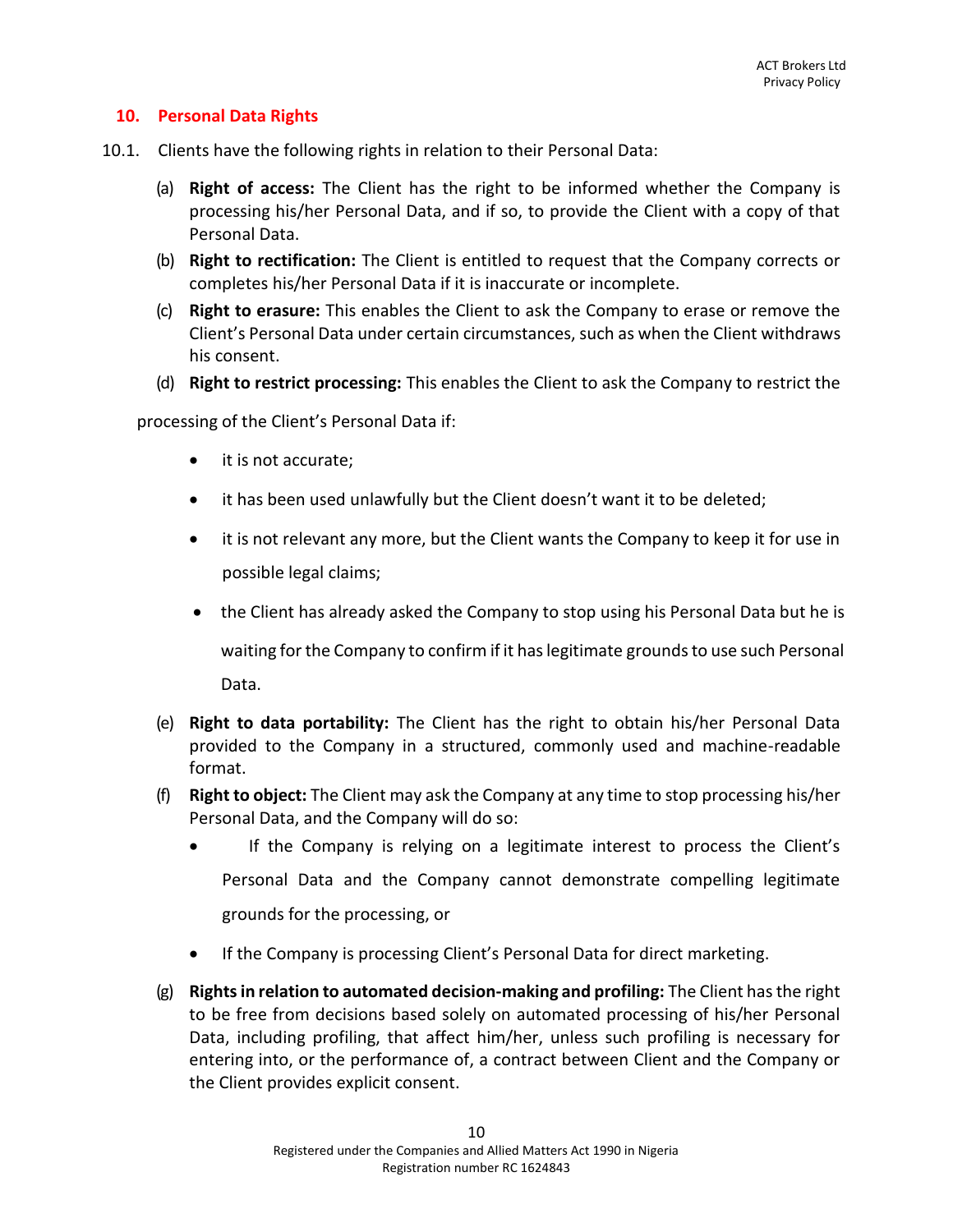- (h) **Right to withdraw consent:** If the Company relies on the Client's consent to process
- (i) his/her Personal Data, the Client has the right to withdraw that consent at any time. This will not affect the lawfulness of the processing that took place on the basis of the Client's prior consent.
- (j) **Right to lodge a complaint with the data protection authority:** If the Client has a concern about the Company's privacy practices, including the way in which the Company handled his/her Personal Data, the Client can report it to the relevant data protection authority.

To exercise any of the above rights, the Client may contact the Company at [info@actmarkets.com](mailto:info@actmarkets.com)

#### <span id="page-10-0"></span>**11. Automated decision-making and profiling**

- 11.1. When you make an application for account opening, we will use systems to make an automated assessment of your knowledge and experience through the evaluation of an appropriateness test. Based on the results of such test will then assign the appropriate leverage to your trading account. In such cases, you have the right to contact us to:
	- (a) give you information about the processing of your personal data (please also see Se[ction 10 o](#page-13-0)f this Policy in relation to your rights); and/or
	- (b) request that one of our employees examines your application and obtain an explanation for the automated decision reached. You also have the right to challenge such a decision. Following such a request, we will reassess your application, taking into consideration both the reasons that a particular automated decision was reached as well as your own point of view.

# **12. Confidentiality and Security of Personal Data**

- <span id="page-10-1"></span>12.1. Personal Data which the Company holds is to be treated by the Company as confidential and will not be used for any purpose other than those specified in this Policy.
- 12.2. Any Personal Data that the Client provides to the Company will be treated as confidential and shared only with the parties set out in Section 7 of this Policy.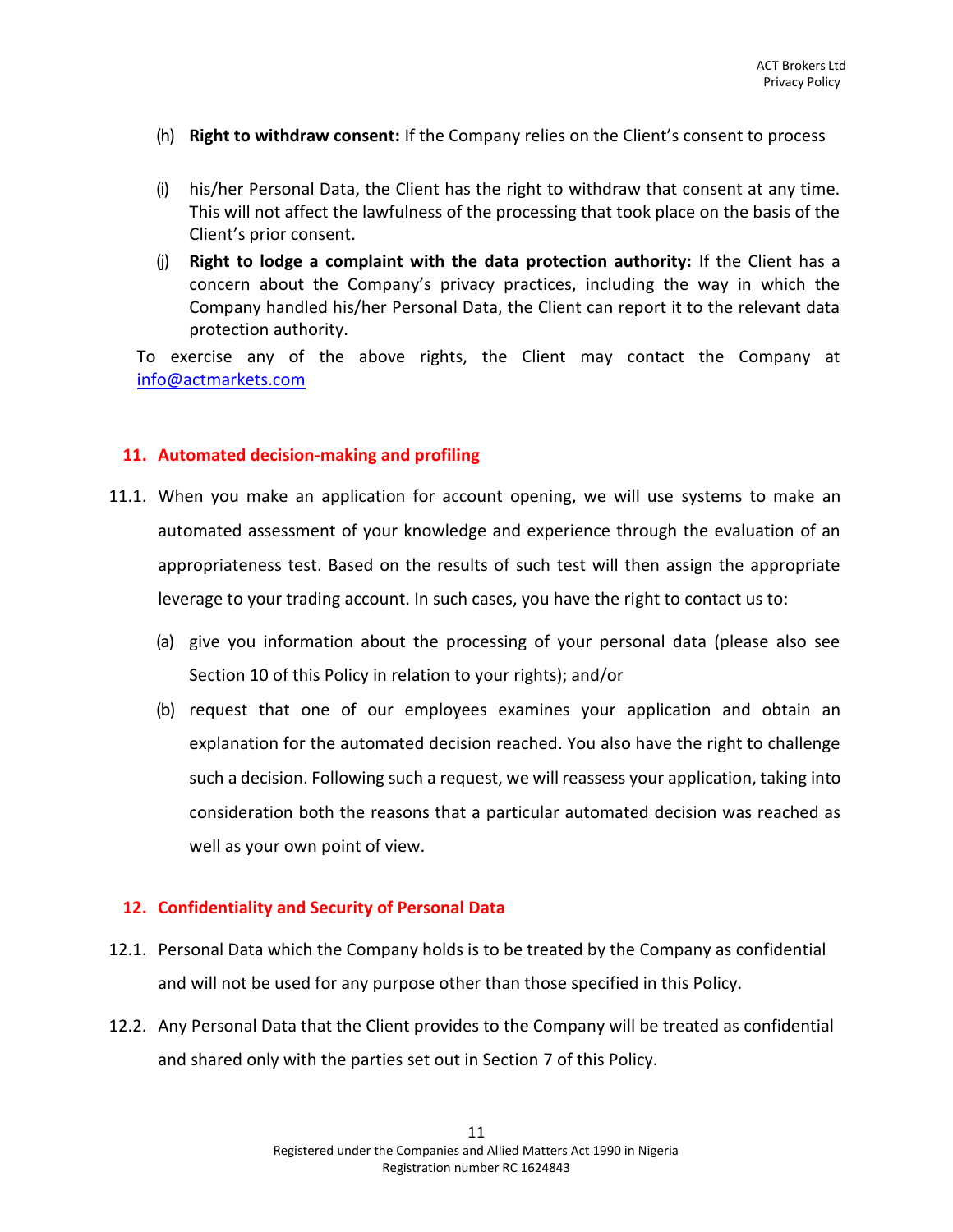- 12.3. Such Personal Data will not be disclosed to any other third party except if such disclosure is required under any regulatory or legal proceedings.
- 12.4. The Personal Data that the Client provides in connection with registering as a user of the website(s) or for the Services is classified as Registration Information. The Company offers high protection of the Registration Information provided by the Client. The Client can access his Registration Information through a password selected by him which is encrypted and known only to the Client. The Client must be careful and protect his password from any third parties. Registration Information is safely stored on secure servers that only authorized personnel have accessto via password. The Company encrypts all Personal Data as it is transferred to the Company and thus makes all necessary effort to prevent unauthorized parties from viewing any such information.
- 12.5. Personal Data provided to the Company that is not Registration Information also resides on secure servers and is again accessible only to authorized personnel via password. This information is not accessible by the Client; therefore, no password is provided to view or modify this information.

#### <span id="page-11-0"></span>**13. Amendments to this Policy**

The Company reserves the right to review and amend this Policy from time to time for any reason and notify the Clients of any such amendments accordingly by posting an updated version of this Policy on the Company's website. The Company will notify you about any material changes to this Policy by placing a notice on its website or by communicating with you directly.

The Client is responsible for regularly reviewing the Policy and any amendments thereof.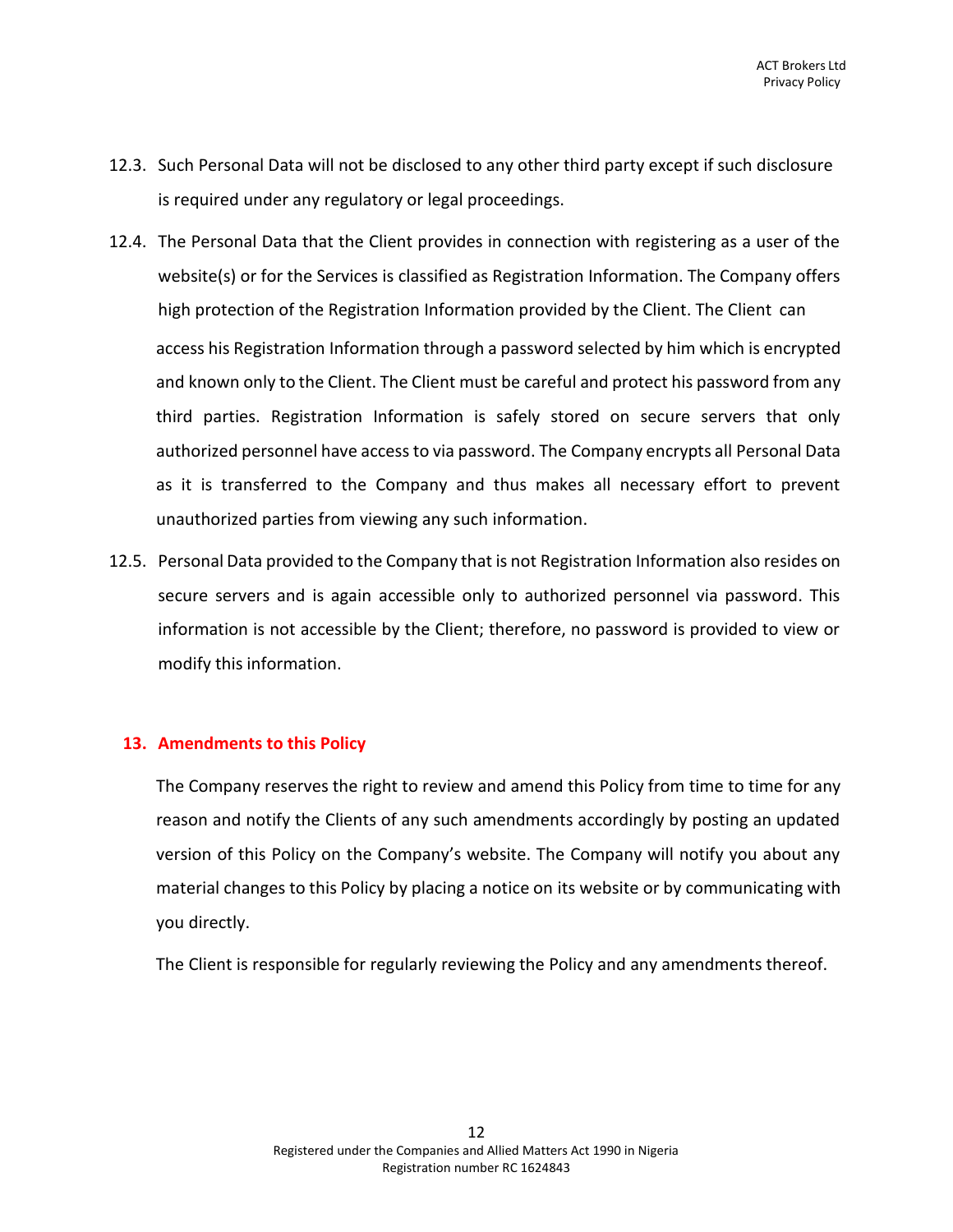#### <span id="page-12-0"></span>**14. Enquiries and Contact Details**

For any general enquiries regarding this Policy please contact the Company by emailing the Customer Support Department at [info@actmarkets.com.](mailto:info@actmarkets.com)

For any requests in regard to personal data rights, as set out in Section [10 o](#page-13-0)f this Policy, or questions about how the Company processes Client's Personal Data, please contact us at [info@actmarkets.com](mailto:info@actmarkets.com)

*Version: 2021/01*